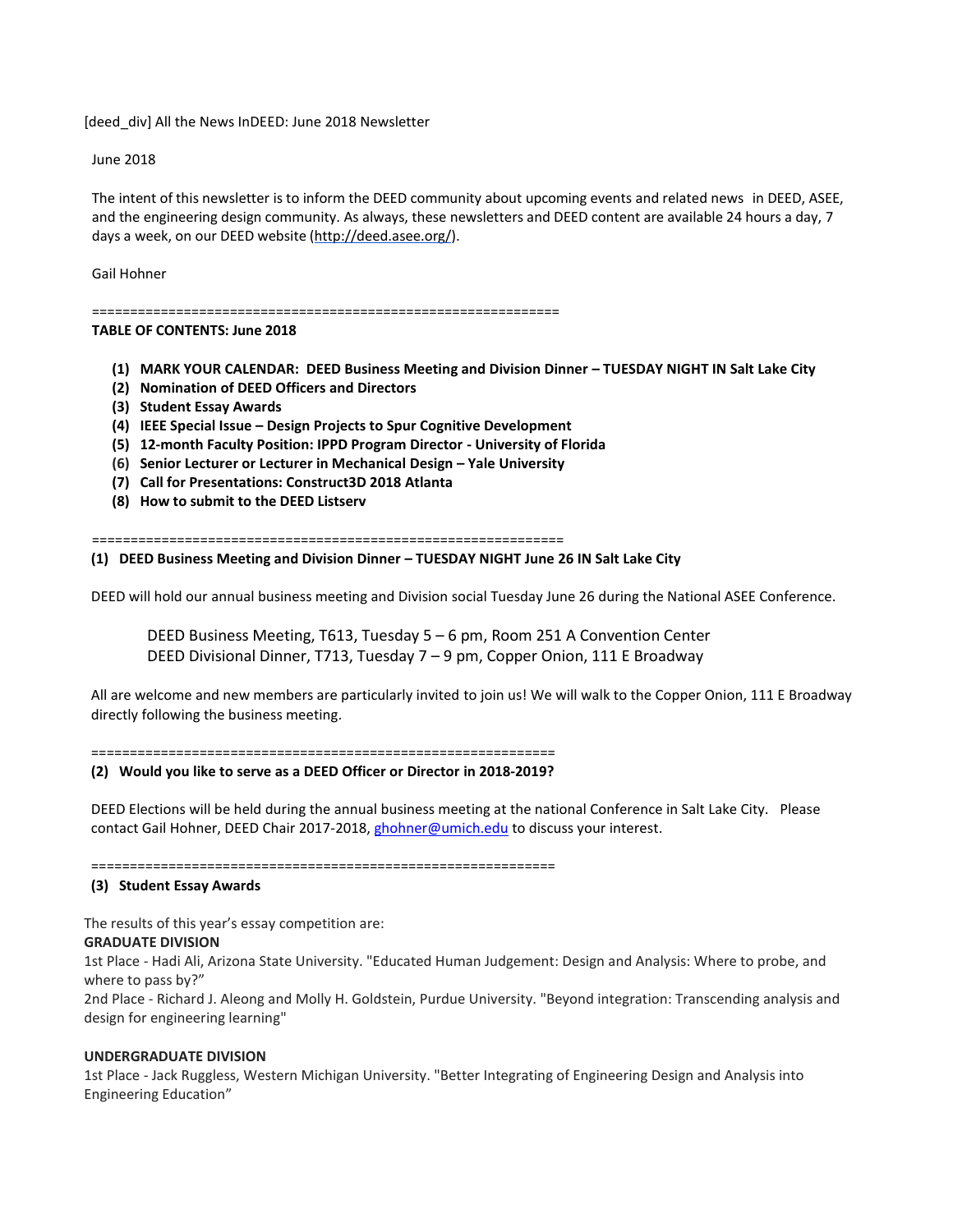2nd Place - Trevor Christy, Purdue University. "Creativity Required"

The students will be presented with their awards in Salt Lake in Session T413.

=============================================================

# **(4) IEEE Special Issue - Using Design Projects to Spur Cognitive Development of Students in Science and Engineering**

The *IEEE Transactions on Education* (ToE) solicits original manuscripts for a special issue exploring overlaps between design thinking/education/projects and theories on student development. Manuscripts appropriate for the special issue should be aligned with the aims and scope of ToE and generally address the guiding question: *To what extent do design projects influence cognitive and epistemological development of undergraduates in science and engineering?* This special issue solicits contributions to knowledge connecting two or more of the following fields: design education, social psychology, student development theory, and cognitive neuroscience.

# **Initial Submission Deadline: 15 August 2018**.

Full call for papers available at <https://shannonchance.net/call-for-papers/>

=============================================================

### **(5) 12-month Faculty Position: IPPD Program Director - University of Florida**

The Director of the Integrated Product and Process Design (IPPD) Program is responsible for the program's continued academic and financial success. The UF IPPD program, one of the crown jewels of the Herbert Wertheim College of Engineering at the University of Florida, is widely recognized as an outstanding example of an industrially sponsored multidisciplinary capstone design course sequence. Over 3,200 seniors in various engineering and business disciplines have participated in more than 500 projects since the program's founding in 1995. IPPD prepares students for professional practice by engaging them in real-world design, build and test projects provided by sponsoring industrial clients and supported by company liaison engineers and UF faculty mentor/coaches. The Director position is a 12 month, non-tenure track full-time position at the rank of Assistant/Associate Engineer.

Candidates with relevant academic/industrial experience in design of systems, hardware, processes and/or software, project management, and working with diverse groups and underrepresented populations are encouraged to apply. For more details on the position and instructions on how to apply, please visit: [explore.jobs.ufl.edu/cw/en](http://explore.jobs.ufl.edu/cw/en-us/job/506380/assistantassociate-engineer)[us/job/506380/assistantassociate-engineer.](http://explore.jobs.ufl.edu/cw/en-us/job/506380/assistantassociate-engineer) More information on the IPPD Program is available at: [www.ippd.ufl.edu](http://www.ippd.ufl.edu/)

Please direct questions to the search committee chair: Dr. R. Keith Stanfill, Ph.D., P.E. [stanfill@ufl.edu,](mailto:stanfill@ufl.edu) [352-846-3354](tel:(352)%20846-3354) ============================================================

# **(6) Senior Lecturer or Lecturer in Mechanical Design – Yale University**

The Department of Mechanical Engineering and Materials Science at Yale University invites applications for a position to be appointed at the non-ladder rank of Senior Lecturer or Lecturer, to start in time for the 2018-2019 academic year. The position will include working with faculty and graduate student instructors in existing design-related courses as well as developing new courses in mechanical and machine design. The initial appointment is for three years, but may be renewed conditional upon a favorable review in the penultimate year and the teaching needs of the Department. Salary will be set commensurate with experience. Please apply at [http://apply.interfolio.com/48983.](https://urldefense.proofpoint.com/v2/url?u=http-3A__apply.interfolio.com_48983&d=DwMFAg&c=cjytLXgP8ixuoHflwc-poQ&r=M5UBPeuAOJtFgG4U9LxQYNHuDCUI-KPGsIKJwUHurGY&m=PSw31UpRQ6StlCIzX6HxGW8syjUa5ih0wKf-_15sIjM&s=D72TEK0JQAOD5hczf_0qO_gUkwl8S_ChEkTixxC6ikw&e=)

============================================================

**(7) Call for Presentations: Construct3D 2018**